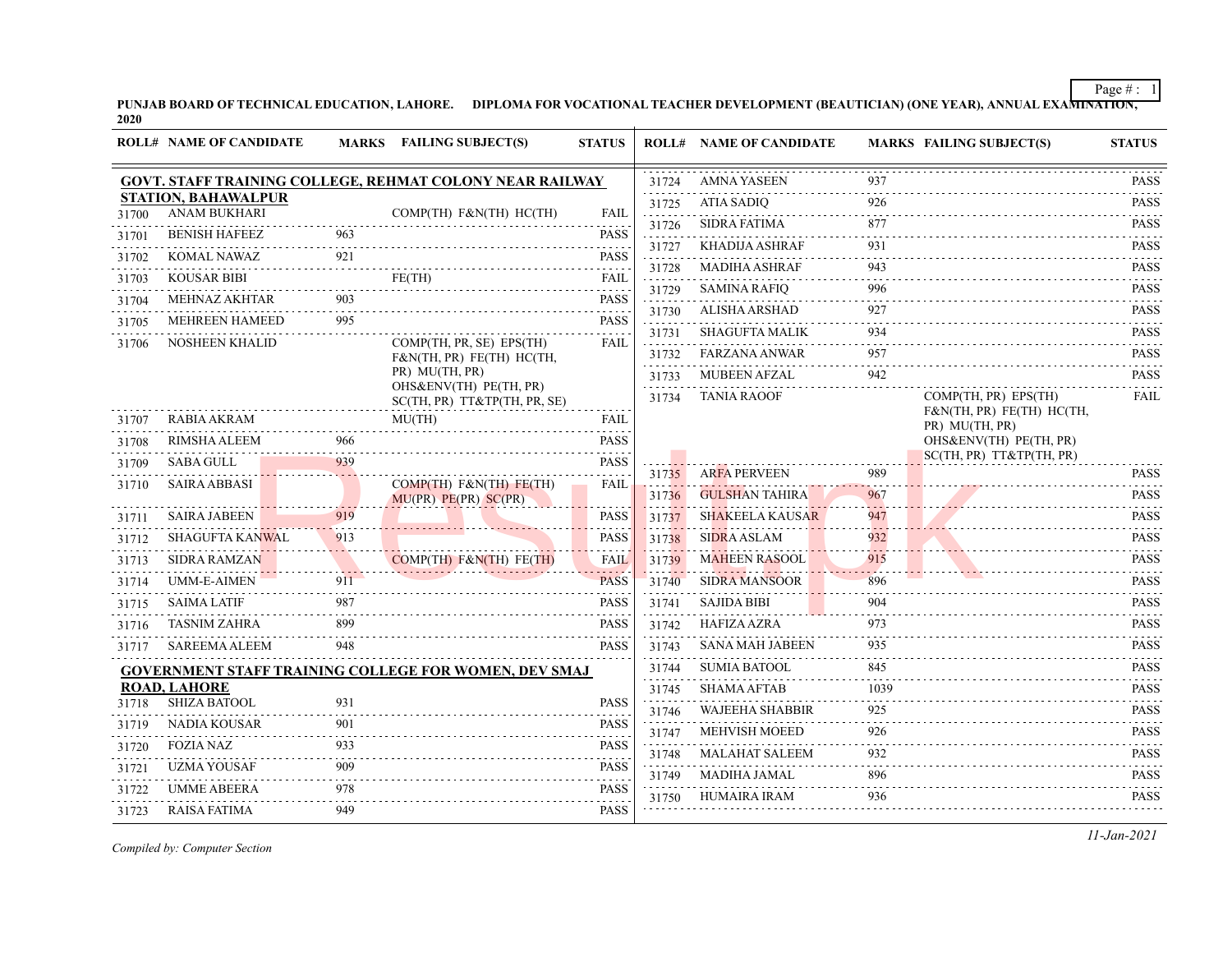**PUNJAB BOARD OF TECHNICAL EDUCATION, LAHORE. DIPLOMA FOR VOCATIONAL TEACHER DEVELOPMENT (BEAUTICIAN) (ONE YEAR), ANNUAL EXAMINATION, 2020**

| <b>GOVERNMENT VOCATIONAL TRAINING INSTITUTE FOR WOMEN (ABAD),</b><br>NEAR RAILWAY CROSSING, KUNDIAN LINK ROAD, SULTAN TOWN,<br>WANDHI GHUNDWALI, MIANWALI<br><b>KHAIRAN BIBI</b><br><b>PASS</b><br>920<br>31751<br><b>AMEENA HABIB</b><br>905<br><b>PASS</b><br>31752<br><b>GOVERNMENT VOCATIONAL TRAINING INSTITUTE FOR WOMEN, EID</b><br><b>GAH ROAD, RAHIM YAR KHAN</b><br>TYYBA MEHMOOD<br>1075<br><b>PASS</b><br>31753<br>PASS<br><b>SADIA YASEEN</b><br>995<br>31754<br><b>ZEENAT RAFI</b><br><b>FULL FAIL</b><br>31755<br>.<br>969<br><b>PASS</b><br>MONAZZA NASEEM<br>31756<br>HINA NAZ<br><b>FULL FAIL</b><br>31757<br><b>SAMINA USMAN</b><br><b>FULL FAIL</b><br>31758<br>.<br>995<br><b>PASS</b><br>SHAMA AZIZ<br>31759<br>981<br>PASS<br><b>IRAM SAEED</b><br>31760<br>954<br><b>SAJIHA SAJJAD</b><br><b>PASS</b><br>31761<br>.<br>.<br><b>MARIA LATIF</b><br>1030<br>PASS<br>31762<br>$\mathcal{L}^{\mathcal{A}}\left( \mathcal{A}^{\mathcal{A}}\right) =\mathcal{L}^{\mathcal{A}}\left( \mathcal{A}^{\mathcal{A}}\right)$<br>F&N(TH)<br><b>MUNAZA LATIF</b><br>FAIL<br>31763<br><b>BUSHRA TAHIR</b><br>RL Fee<br>31764 |  | <b>ROLL# NAME OF CANDIDATE</b> | <b>MARKS</b> FAILING SUBJECT(S) | <b>STATUS</b> | <b>ROLL# NAME OF CANDIDATE</b> | MARKS FAILING SUBJECT(S) | <b>STATUS</b> |
|--------------------------------------------------------------------------------------------------------------------------------------------------------------------------------------------------------------------------------------------------------------------------------------------------------------------------------------------------------------------------------------------------------------------------------------------------------------------------------------------------------------------------------------------------------------------------------------------------------------------------------------------------------------------------------------------------------------------------------------------------------------------------------------------------------------------------------------------------------------------------------------------------------------------------------------------------------------------------------------------------------------------------------------------------------------------------------------------------------------------------------------|--|--------------------------------|---------------------------------|---------------|--------------------------------|--------------------------|---------------|
|                                                                                                                                                                                                                                                                                                                                                                                                                                                                                                                                                                                                                                                                                                                                                                                                                                                                                                                                                                                                                                                                                                                                      |  |                                |                                 |               |                                |                          |               |
|                                                                                                                                                                                                                                                                                                                                                                                                                                                                                                                                                                                                                                                                                                                                                                                                                                                                                                                                                                                                                                                                                                                                      |  |                                |                                 |               |                                |                          |               |
|                                                                                                                                                                                                                                                                                                                                                                                                                                                                                                                                                                                                                                                                                                                                                                                                                                                                                                                                                                                                                                                                                                                                      |  |                                |                                 |               |                                |                          |               |
|                                                                                                                                                                                                                                                                                                                                                                                                                                                                                                                                                                                                                                                                                                                                                                                                                                                                                                                                                                                                                                                                                                                                      |  |                                |                                 |               |                                |                          |               |
|                                                                                                                                                                                                                                                                                                                                                                                                                                                                                                                                                                                                                                                                                                                                                                                                                                                                                                                                                                                                                                                                                                                                      |  |                                |                                 |               |                                |                          |               |
|                                                                                                                                                                                                                                                                                                                                                                                                                                                                                                                                                                                                                                                                                                                                                                                                                                                                                                                                                                                                                                                                                                                                      |  |                                |                                 |               |                                |                          |               |
|                                                                                                                                                                                                                                                                                                                                                                                                                                                                                                                                                                                                                                                                                                                                                                                                                                                                                                                                                                                                                                                                                                                                      |  |                                |                                 |               |                                |                          |               |
|                                                                                                                                                                                                                                                                                                                                                                                                                                                                                                                                                                                                                                                                                                                                                                                                                                                                                                                                                                                                                                                                                                                                      |  |                                |                                 |               |                                |                          |               |
|                                                                                                                                                                                                                                                                                                                                                                                                                                                                                                                                                                                                                                                                                                                                                                                                                                                                                                                                                                                                                                                                                                                                      |  |                                |                                 |               |                                |                          |               |
|                                                                                                                                                                                                                                                                                                                                                                                                                                                                                                                                                                                                                                                                                                                                                                                                                                                                                                                                                                                                                                                                                                                                      |  |                                |                                 |               |                                |                          |               |
|                                                                                                                                                                                                                                                                                                                                                                                                                                                                                                                                                                                                                                                                                                                                                                                                                                                                                                                                                                                                                                                                                                                                      |  |                                |                                 |               |                                |                          |               |
|                                                                                                                                                                                                                                                                                                                                                                                                                                                                                                                                                                                                                                                                                                                                                                                                                                                                                                                                                                                                                                                                                                                                      |  |                                |                                 |               |                                |                          |               |
|                                                                                                                                                                                                                                                                                                                                                                                                                                                                                                                                                                                                                                                                                                                                                                                                                                                                                                                                                                                                                                                                                                                                      |  |                                |                                 |               |                                |                          |               |
|                                                                                                                                                                                                                                                                                                                                                                                                                                                                                                                                                                                                                                                                                                                                                                                                                                                                                                                                                                                                                                                                                                                                      |  |                                |                                 |               |                                |                          |               |
|                                                                                                                                                                                                                                                                                                                                                                                                                                                                                                                                                                                                                                                                                                                                                                                                                                                                                                                                                                                                                                                                                                                                      |  |                                |                                 |               |                                |                          |               |
|                                                                                                                                                                                                                                                                                                                                                                                                                                                                                                                                                                                                                                                                                                                                                                                                                                                                                                                                                                                                                                                                                                                                      |  |                                |                                 |               |                                |                          |               |
|                                                                                                                                                                                                                                                                                                                                                                                                                                                                                                                                                                                                                                                                                                                                                                                                                                                                                                                                                                                                                                                                                                                                      |  |                                |                                 |               |                                |                          |               |
|                                                                                                                                                                                                                                                                                                                                                                                                                                                                                                                                                                                                                                                                                                                                                                                                                                                                                                                                                                                                                                                                                                                                      |  |                                |                                 |               |                                |                          |               |
|                                                                                                                                                                                                                                                                                                                                                                                                                                                                                                                                                                                                                                                                                                                                                                                                                                                                                                                                                                                                                                                                                                                                      |  |                                |                                 |               |                                |                          |               |
|                                                                                                                                                                                                                                                                                                                                                                                                                                                                                                                                                                                                                                                                                                                                                                                                                                                                                                                                                                                                                                                                                                                                      |  |                                |                                 |               |                                |                          |               |
|                                                                                                                                                                                                                                                                                                                                                                                                                                                                                                                                                                                                                                                                                                                                                                                                                                                                                                                                                                                                                                                                                                                                      |  |                                |                                 |               |                                |                          |               |
|                                                                                                                                                                                                                                                                                                                                                                                                                                                                                                                                                                                                                                                                                                                                                                                                                                                                                                                                                                                                                                                                                                                                      |  |                                |                                 |               |                                |                          |               |
|                                                                                                                                                                                                                                                                                                                                                                                                                                                                                                                                                                                                                                                                                                                                                                                                                                                                                                                                                                                                                                                                                                                                      |  |                                |                                 |               |                                |                          |               |
|                                                                                                                                                                                                                                                                                                                                                                                                                                                                                                                                                                                                                                                                                                                                                                                                                                                                                                                                                                                                                                                                                                                                      |  |                                |                                 |               |                                |                          |               |
|                                                                                                                                                                                                                                                                                                                                                                                                                                                                                                                                                                                                                                                                                                                                                                                                                                                                                                                                                                                                                                                                                                                                      |  |                                |                                 |               |                                |                          |               |
|                                                                                                                                                                                                                                                                                                                                                                                                                                                                                                                                                                                                                                                                                                                                                                                                                                                                                                                                                                                                                                                                                                                                      |  |                                |                                 |               |                                |                          |               |
|                                                                                                                                                                                                                                                                                                                                                                                                                                                                                                                                                                                                                                                                                                                                                                                                                                                                                                                                                                                                                                                                                                                                      |  |                                |                                 |               |                                |                          |               |
|                                                                                                                                                                                                                                                                                                                                                                                                                                                                                                                                                                                                                                                                                                                                                                                                                                                                                                                                                                                                                                                                                                                                      |  |                                |                                 |               |                                |                          |               |
|                                                                                                                                                                                                                                                                                                                                                                                                                                                                                                                                                                                                                                                                                                                                                                                                                                                                                                                                                                                                                                                                                                                                      |  |                                |                                 |               |                                |                          |               |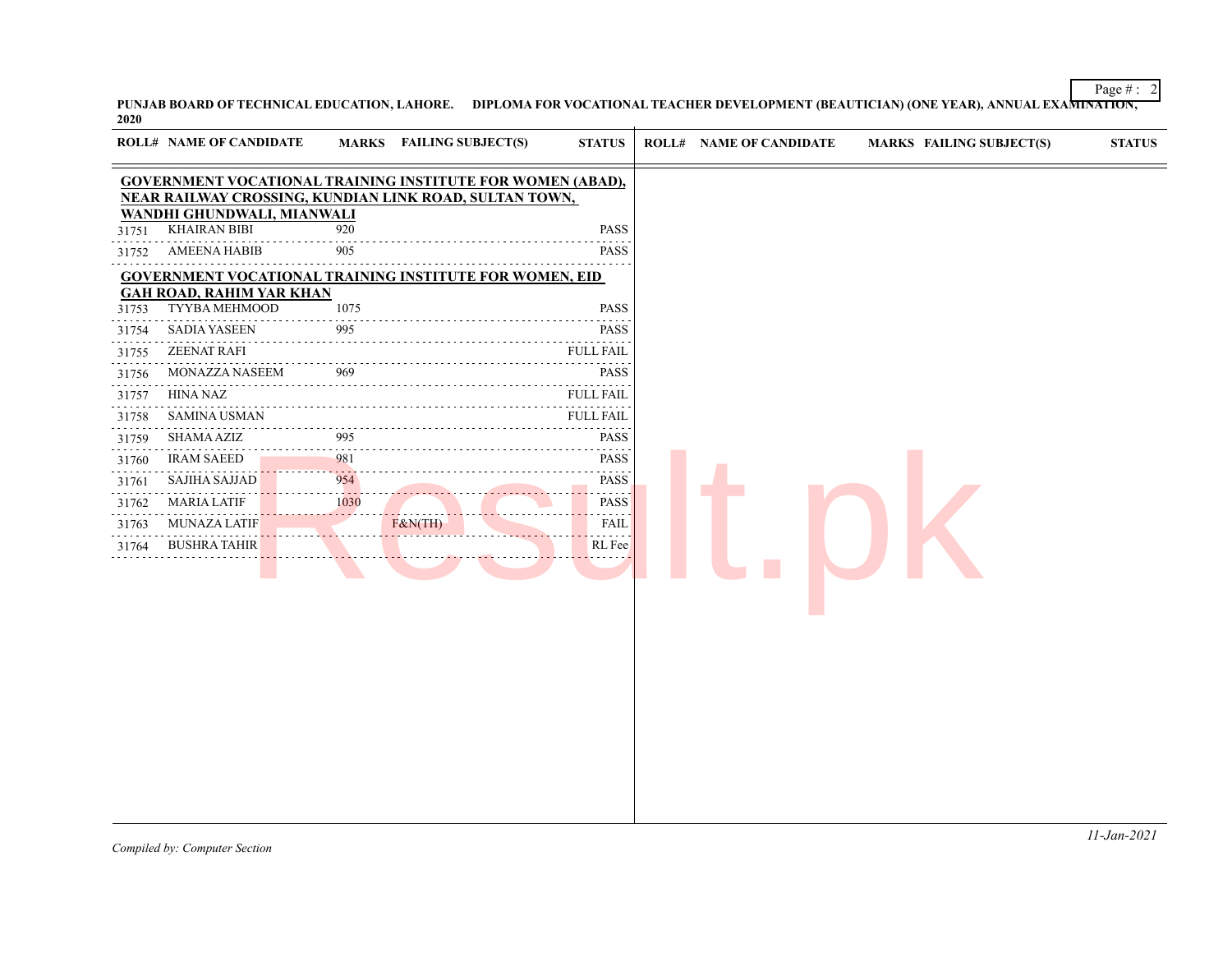**PUNJAB BOARD OF TECHNICAL EDUCATION, LAHORE. DIPLOMA FOR VOCATIONAL TEACHER DEVELOPMENT (CLOTHING & FASHION DESIGN) (ONE YEAR), ANNUAL EXAMINATION, 2020**

|                | <b>ROLL# NAME OF CANDIDATE</b>                         |                  | MARKS FAILING SUBJECT(S)                                     | <b>STATUS</b>       |            | <b>ROLL# NAME OF CANDIDATE</b> |          | <b>MARKS FAILING SUBJECT(S)</b>                                                                    | <b>STATUS</b>                                                                                                                                                       |
|----------------|--------------------------------------------------------|------------------|--------------------------------------------------------------|---------------------|------------|--------------------------------|----------|----------------------------------------------------------------------------------------------------|---------------------------------------------------------------------------------------------------------------------------------------------------------------------|
|                |                                                        |                  | GOVT. STAFF TRAINING COLLEGE, REHMAT COLONY NEAR RAILWAY     |                     | 31787<br>. | <b>MUNAZZA BASHIR</b>          | 964      |                                                                                                    | <b>PASS</b>                                                                                                                                                         |
|                | <b>STATION, BAHAWALPUR</b>                             |                  |                                                              |                     | 31788      | NOREEN MAQSOOD                 | 952      |                                                                                                    | <b>PASS</b><br>.                                                                                                                                                    |
| 31765          | <b>RABIA BIBI</b>                                      | 872              |                                                              | <b>PASS</b><br>.    | 31789      | AMNA                           | 948      |                                                                                                    | <b>PASS</b>                                                                                                                                                         |
| 31766          | <b>WARDA ASLAM</b>                                     | 954              |                                                              | <b>PASS</b>         | 31790      | <b>NIDA RAZA</b>               | 958      |                                                                                                    | <b>PASS</b>                                                                                                                                                         |
| 31767          | <b>TANZILA KOUSAR</b>                                  | 1044             |                                                              | <b>PASS</b>         | 31791      | <b>AYESHA WASIM</b>            | 953      |                                                                                                    | <u>.</u><br><b>PASS</b>                                                                                                                                             |
| 31768          | <b>ALISHBA RAZA</b>                                    |                  | FE(TH) TT&TP(TH)                                             | <b>FAIL</b><br>.    | 31792      | <b>KAUKAB JHAN</b>             | 1017     |                                                                                                    | $\omega$ is a second set of $\omega$<br><b>PASS</b>                                                                                                                 |
| 31769          | <b>SHAHIDA PERVEEN</b>                                 | 850              |                                                              | <b>PASS</b><br>.    | 31793      | NIMRA SAFDAR                   | 970      |                                                                                                    | $-1 - 1 - 1$<br><b>PASS</b>                                                                                                                                         |
| 31770          | <b>AQSA PARVEEN</b>                                    | 1027             |                                                              | <b>PASS</b>         | 31794      | <b>IORA</b>                    | 898      |                                                                                                    | <b>PASS</b>                                                                                                                                                         |
| 31771          | <b>SHAZIA AKRAM</b>                                    | 924              |                                                              | <b>PASS</b>         | 31795      | <b>HINA YOUNAS</b>             |          | COMP(TH, PR) DP(TH, PR)                                                                            | <b>FAIL</b>                                                                                                                                                         |
| 31772<br>31773 | MADEEHA GHULAM<br><b>HAIDER</b><br><b>AMBER NAHEED</b> | 822              | COMP(TH, PR, SE) DP(TH, PR,                                  | <b>PASS</b><br>FAIL |            |                                |          | EMB(TH, PR) EPS(TH)<br>FDD(TH, PR) FE(TH)<br>FI&ST(TH, PR) OHS&ENV(TH)<br>TR(TH, PR) TT&TP(TH, PR) |                                                                                                                                                                     |
|                |                                                        |                  | SE) EMB(TH, PR, SE) EPS(TH)<br>FDD(TH, PR) FE(TH)            |                     | 31796      | <b>NIDA SHAFIQUE</b>           | 950      |                                                                                                    | <b>PASS</b>                                                                                                                                                         |
|                |                                                        |                  | FI&ST(TH, PR, SE)                                            |                     | 31797      | <b>NABILA NAZ</b>              | 895      |                                                                                                    | <b>PASS</b>                                                                                                                                                         |
|                |                                                        |                  | OHS&ENV(TH) TR(TH, PR, SE)<br>TT&TP(TH, PR, SE)              |                     | 31798      | MUFAZA SANA                    | .<br>958 |                                                                                                    | .<br><b>PASS</b>                                                                                                                                                    |
| 31774          | <b>FAZILA AYYUB</b>                                    | 893              |                                                              | <b>PASS</b>         | 31799      | <b>AMARA SHAFIOUE</b>          | 964      |                                                                                                    | <b>PASS</b>                                                                                                                                                         |
| 31775          | <b>IQRA ZAFAR</b>                                      | 876              |                                                              | <b>PASS</b>         | 31800      | <b>MARIA ASHRAF</b>            | 975      |                                                                                                    | .<br><b>PASS</b>                                                                                                                                                    |
| 31776          | PARVEEN KANWAL                                         | 894              |                                                              | <b>PASS</b>         | 31801      | <b>AALIA MANSHA</b>            |          | COMP(TH, PR) DP(TH, PR)                                                                            | <b>FAIL</b>                                                                                                                                                         |
| 31777          | <b>RAMIN</b>                                           | 925              |                                                              | <b>PASS</b>         |            |                                |          | EMB(TH, PR) EPS(TH)                                                                                |                                                                                                                                                                     |
| 31778          | <b>ASIA BIBI</b>                                       | <b>1.</b><br>882 |                                                              | <b>PASS</b>         |            |                                |          | FDD(TH, PR) FE(TH)<br>FI&ST(TH, PR) OHS&ENV(TH)                                                    |                                                                                                                                                                     |
| 31779          | <b>NOSHEEN TAHIR</b>                                   |                  | FE(TH) TT&TP(TH)                                             | <b>FAIL</b>         |            |                                |          | TR(TH, PR) TT&TP(TH, PR)                                                                           |                                                                                                                                                                     |
| 31780          | SHAZIA JAMAL                                           |                  | FE(TH)                                                       | FAIL                | 31802      | <b>SALMA ASLAM</b>             | 942      |                                                                                                    | <b>PASS</b>                                                                                                                                                         |
| 31781          | HAFIZA FEHMA FATIMA                                    | 843              | <u>.</u>                                                     | <b>PASS</b>         | 31803      | <b>SAIMA ASLAM</b>             | 907      |                                                                                                    | <b>PASS</b><br>.                                                                                                                                                    |
|                | <b>LEGHARI</b>                                         |                  |                                                              |                     | 31804      | <b>IQRA FATIMA</b>             | 913<br>. |                                                                                                    | <b>PASS</b><br>$\frac{1}{2} \left( \frac{1}{2} \right) \left( \frac{1}{2} \right) \left( \frac{1}{2} \right) \left( \frac{1}{2} \right) \left( \frac{1}{2} \right)$ |
| 31782          | SYEDA NAUREEN GILANI 923                               |                  |                                                              | <b>PASS</b>         | 31805      | <b>SEHRISH SIDDIQUE</b>        | 924      |                                                                                                    | <b>PASS</b>                                                                                                                                                         |
| 31783          | <b>NATASHA SHEHZAD</b>                                 | 945              |                                                              | <b>PASS</b>         | 31806      | <b>HUMA</b>                    | 986      |                                                                                                    | <b>PASS</b><br>.                                                                                                                                                    |
| 31784          | <b>MANAHIL RUBAB</b>                                   | 844              |                                                              | <b>PASS</b>         | 31807<br>. | NIMRA ZAHEER                   | 990<br>. |                                                                                                    | <b>PASS</b><br>.                                                                                                                                                    |
| 31785          | ASMAT JEHAN                                            | 826              |                                                              | <b>PASS</b>         | 31808      | <b>MUNAS PARVEEN</b>           | 939      |                                                                                                    | <b>PASS</b>                                                                                                                                                         |
|                |                                                        |                  | <b>GOVERNMENT STAFF TRAINING COLLEGE FOR WOMEN, DEV SMAJ</b> |                     | 31809      | <b>SANA ZAHOOR</b>             | 1044     |                                                                                                    | <b>PASS</b>                                                                                                                                                         |
| 31786          | <b>ROAD, LAHORE</b><br>SADIA                           | 927              |                                                              | <b>PASS</b>         | 31810      | <b>HINA</b>                    | 940      |                                                                                                    | <b>PASS</b>                                                                                                                                                         |
|                |                                                        |                  |                                                              |                     | 31811      | SAMRA RIAZ                     | 952      |                                                                                                    | <b>PASS</b>                                                                                                                                                         |

*Compiled by: Computer Section*

*11-Jan-2021*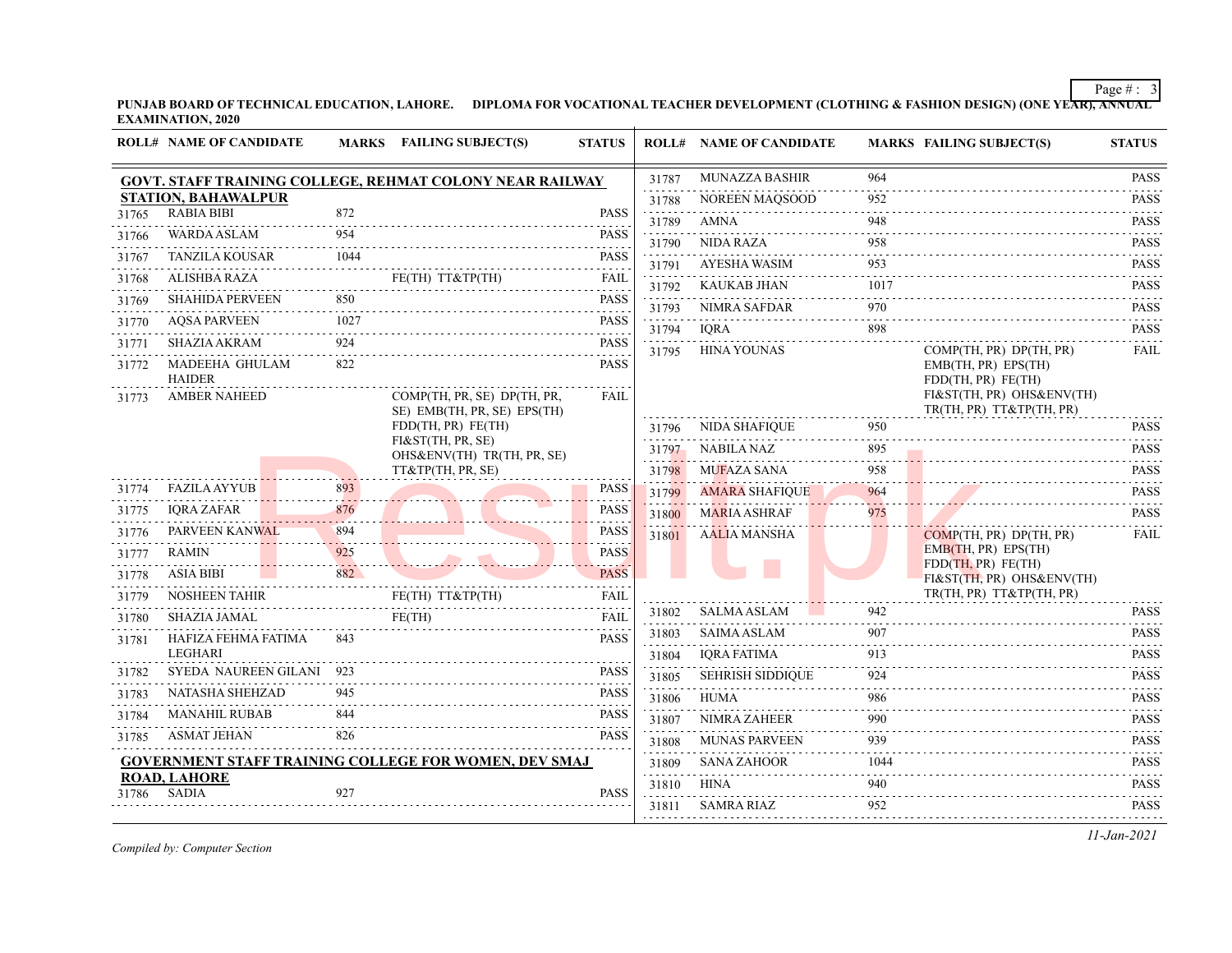**PUNJAB BOARD OF TECHNICAL EDUCATION, LAHORE. DIPLOMA FOR VOCATIONAL TEACHER DEVELOPMENT (CLOTHING & FASHION DESIGN) (ONE YEAR), ANNUAL EXAMINATION, 2020**

|       | <b>ROLL# NAME OF CANDIDATE</b>               |            | MARKS FAILING SUBJECT(S)                  | <b>STATUS</b>              |                                             | <b>ROLL# NAME OF CANDIDATE</b> | <b>MARKS FAILING SUBJECT(S)</b> | <b>STATUS</b>                                                                                                                                                       |
|-------|----------------------------------------------|------------|-------------------------------------------|----------------------------|---------------------------------------------|--------------------------------|---------------------------------|---------------------------------------------------------------------------------------------------------------------------------------------------------------------|
| 31812 | <b>SHAFAO DAWOOD</b>                         | 891        |                                           | <b>PASS</b>                | 31839                                       | <b>SOMALIA SAFIA</b>           | 976                             | <b>PASS</b>                                                                                                                                                         |
| 31813 | <b>HINA JABBAR</b>                           | 978        |                                           | <b>PASS</b>                | 31840                                       | <b>AMINA AKRAM</b>             | 977                             | <b>PASS</b>                                                                                                                                                         |
| 31814 | <b>IFAT KHALIL</b>                           | 902        |                                           | <b>PASS</b>                | 31841                                       | <b>SAMINA NASEER</b>           | 919                             | <b>PASS</b>                                                                                                                                                         |
| 31815 | <b>SANA MUNIR</b>                            | 936        |                                           | <b>PASS</b>                | 31842                                       | <b>AASMA MUNIR</b>             | 1042                            | .<br><b>PASS</b>                                                                                                                                                    |
| 31816 | <b>SHAHEEN</b>                               | 981        |                                           | <b>PASS</b>                | 31843                                       | <b>FARZANA RASHEED</b>         | 1031                            | <b>PASS</b>                                                                                                                                                         |
| 31817 | <b>ROHA SARWAR</b>                           | 912        |                                           | <b>PASS</b>                | 31844                                       | ZEENAT ABDUL RASHEED           | 951                             | <b>PASS</b><br>$- - - - -$                                                                                                                                          |
| 31818 | <b>TASMIA YAQUB</b>                          | 939        |                                           | <b>PASS</b>                | 31845                                       | <b>HIRA TAHIR</b>              | 933                             | <b>PASS</b><br>$-1 - 1 - 1 - 1$                                                                                                                                     |
| 31819 | <b>AROOJ FATIMA</b>                          | 932        |                                           | <b>PASS</b>                | 31846                                       | <b>SIDRA MUKHTAR</b>           | 959                             | <b>PASS</b>                                                                                                                                                         |
| 31820 | <b>MOMINA TARIQ</b>                          | 976        |                                           | <b>PASS</b>                | 31847                                       | NADIA BATOOL                   | 930                             | <b>PASS</b>                                                                                                                                                         |
| 31821 | <b>MUQADDAS IHSAN</b>                        |            | FE(TH)                                    | <b>FAIL</b>                | 31848                                       | <b>HIRA FATIMA</b>             | 1009                            | <b>PASS</b>                                                                                                                                                         |
| 31822 | ALLAH RAKHI                                  | 1017       |                                           | <b>PASS</b>                | 31849                                       | <b>HINA HAMEED</b>             | 938                             | <b>PASS</b>                                                                                                                                                         |
| 31823 | HUMMAIRA BASHIR                              | 978        |                                           | <b>PASS</b>                | 31850                                       | <b>ZAHRA SHAHEEN</b>           | 940                             | <b>PASS</b>                                                                                                                                                         |
| 31824 | <b>HIFSA BASHIR</b>                          | 984        |                                           | <b>PASS</b>                | 31851                                       | <b>HAJWERIA BIBI</b>           | 990                             | <b>PASS</b>                                                                                                                                                         |
| 31825 | <b>HIFZA NOUREEN</b>                         | 984        |                                           | <b>PASS</b>                | 31852                                       | SHAIZA JAMIL                   | 942                             | <b>PASS</b><br>.                                                                                                                                                    |
| 31826 | <b>RUMAISA SHABIR</b>                        | 939        |                                           | <b>PASS</b>                | 31853                                       | <b>SANIA HABIB</b>             | 997                             | <b>PASS</b><br>.                                                                                                                                                    |
| 31827 | <b>RUMAISA</b>                               | 987        |                                           | <b>PASS</b>                | 31854                                       | <b>SADIA MUQADAS</b>           | 940                             | <b>PASS</b>                                                                                                                                                         |
| 31828 | <b>KOMAL SABA</b>                            | 953        |                                           | <b>PASS</b>                | 31855                                       | <b>NOREEN AKHTAR</b>           | 971                             | <b>PASS</b>                                                                                                                                                         |
| 31829 | AMNA SADIQ                                   | 986        |                                           | <b>PASS</b>                | 31856                                       | <b>IQRA LIAQUAT</b>            | 1009                            | <b>PASS</b>                                                                                                                                                         |
| 31830 | LAIBA ZAFAR                                  | 981        |                                           | <b>PASS</b>                | 31857                                       | <b>AMNA RAZA</b>               | 956                             | <b>PASS</b>                                                                                                                                                         |
| 31831 | KHADIJA ASHRAF                               | 887        |                                           | <b>PASS</b>                | 31858                                       | <b>RASHDA PARVEEN</b>          | 940                             | <b>PASS</b>                                                                                                                                                         |
| 31832 | <b>SANA SALEEM</b>                           |            | COMP(TH, PR) DP(TH, PR)                   | <b>FAIL</b>                | 31859                                       | <b>SHAISTA IQBAL</b>           | 905                             | <b>PASS</b>                                                                                                                                                         |
|       |                                              |            | EMB(TH, PR) EPS(TH)<br>FDD(TH, PR) FE(TH) |                            | 31860                                       | <b>SAIQA YASMIN</b>            | 983                             | <b>PASS</b><br>$\frac{1}{2} \left( \frac{1}{2} \right) \left( \frac{1}{2} \right) \left( \frac{1}{2} \right) \left( \frac{1}{2} \right) \left( \frac{1}{2} \right)$ |
|       |                                              |            | FI&ST(TH, PR) OHS&ENV(TH)                 |                            | 31861                                       | <b>REEMAABID</b>               | 987                             | <b>PASS</b><br>.                                                                                                                                                    |
|       |                                              |            | TR(TH, PR) TT&TP(TH, PR)                  |                            | 31862                                       | <b>SALBIA TAHIR</b>            | 932                             | <b>PASS</b>                                                                                                                                                         |
| 31833 | <b>UZMA AZAM</b><br><b>FAREEHA TARIO</b>     | 941<br>883 |                                           | <b>PASS</b><br><b>PASS</b> | 31863                                       | <b>SUMAIRA ASLAM</b>           | 924                             | <b>PASS</b>                                                                                                                                                         |
| 31834 |                                              |            |                                           |                            | 31864<br>$\sim$ $\sim$ $\sim$ $\sim$ $\sim$ | NASIRA ANJUM                   | 838                             | <b>PASS</b>                                                                                                                                                         |
| 31835 | <b>ANEESA MANZOOR</b>                        | 897        |                                           | <b>PASS</b>                | 31865                                       | UMME AMMARA                    | 945                             | $\begin{array}{cccccccccccccc} \bullet & \bullet & \bullet & \bullet & \bullet & \bullet & \bullet & \bullet \end{array}$<br><b>PASS</b>                            |
| 31836 | <b>ASIFA PARVEEN</b><br><b>AYESHA SHAHID</b> | 975        |                                           | <b>PASS</b>                | 31866                                       | <b>IQRA FATIMA</b>             | 934                             | <b>PASS</b>                                                                                                                                                         |
| 31837 |                                              | 932        |                                           | <b>PASS</b>                | 31867                                       | <b>AALIA SHAFEEQ</b>           | FE(TH)                          | <b>FAIL</b>                                                                                                                                                         |
| 31838 | <b>REEMA AHSAN</b>                           | 985        |                                           | <b>PASS</b>                | 31868                                       | <b>ARFA SHAFEEQ</b>            | 849                             | <b>PASS</b>                                                                                                                                                         |

*Compiled by: Computer Section*

*11-Jan-2021*